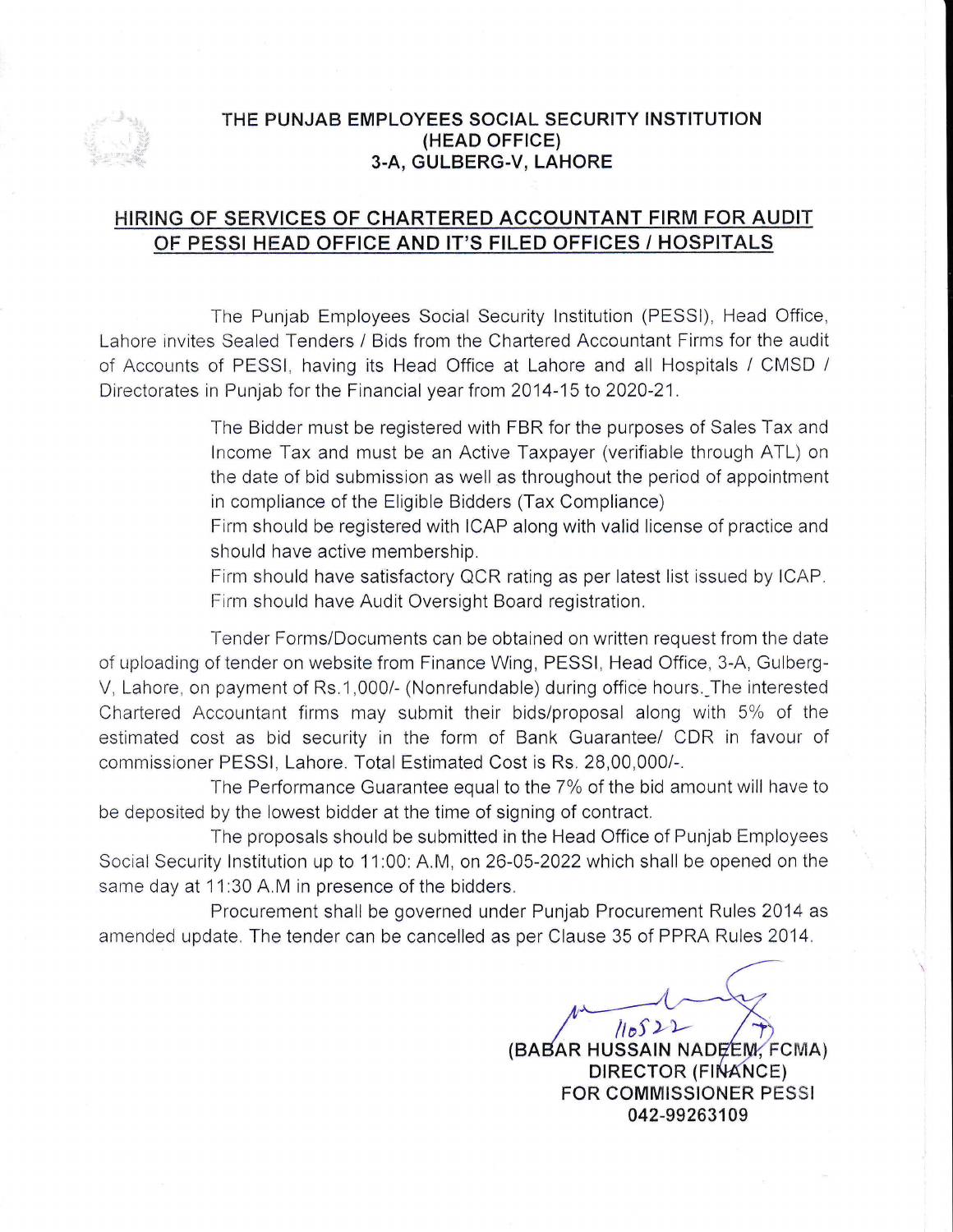# **PUNJAB EMPLOYEE'S SOCIAL SECURITY INSTITUTION**

# **Bidding Document**

**"Appointment of External Auditors for FY 2014-15 to FY 2020-21 for PESSI"**

**Head Office, 3-A, Gulberg-V, Jail Road, Lahore**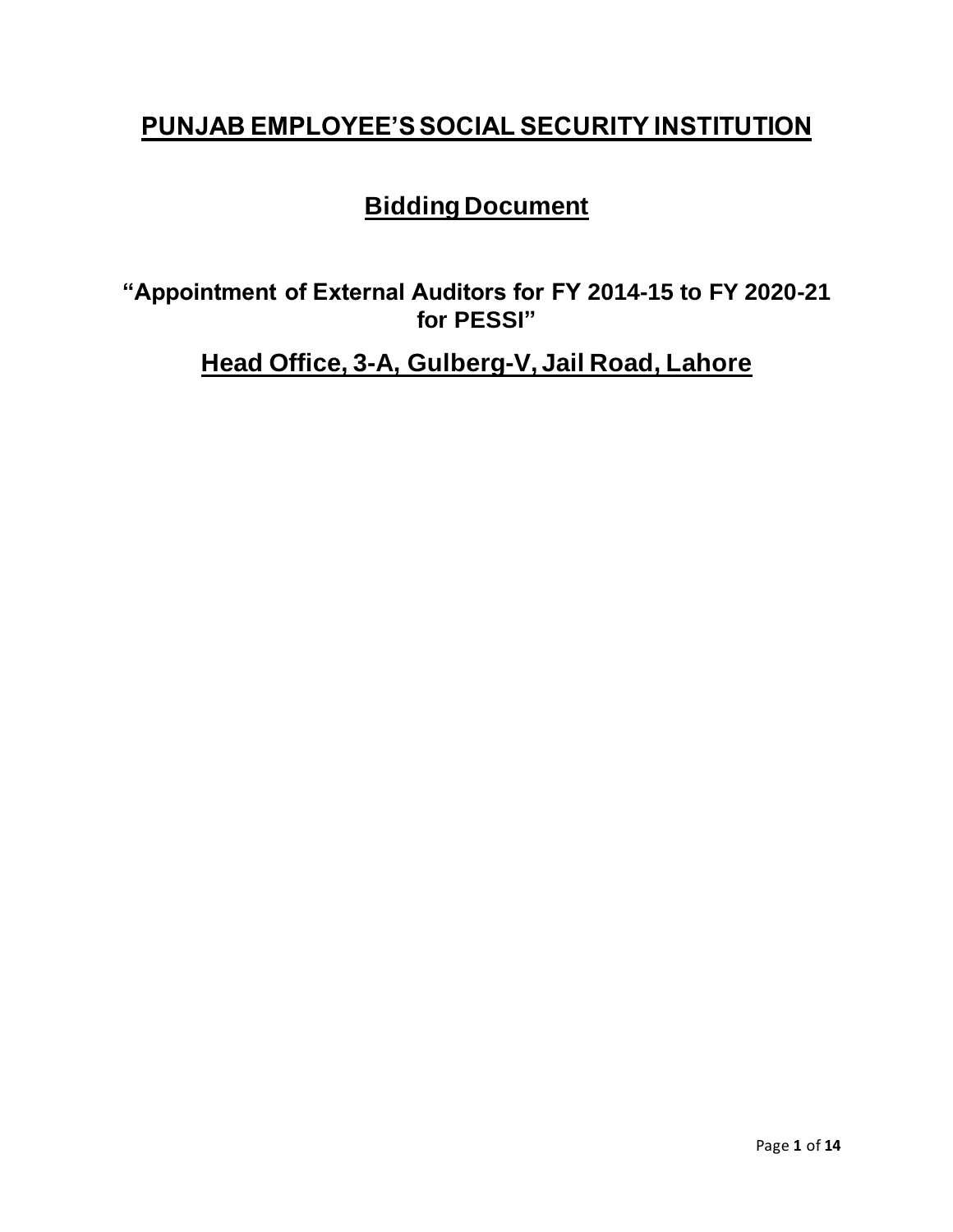# **TABLE OF CONTENTS**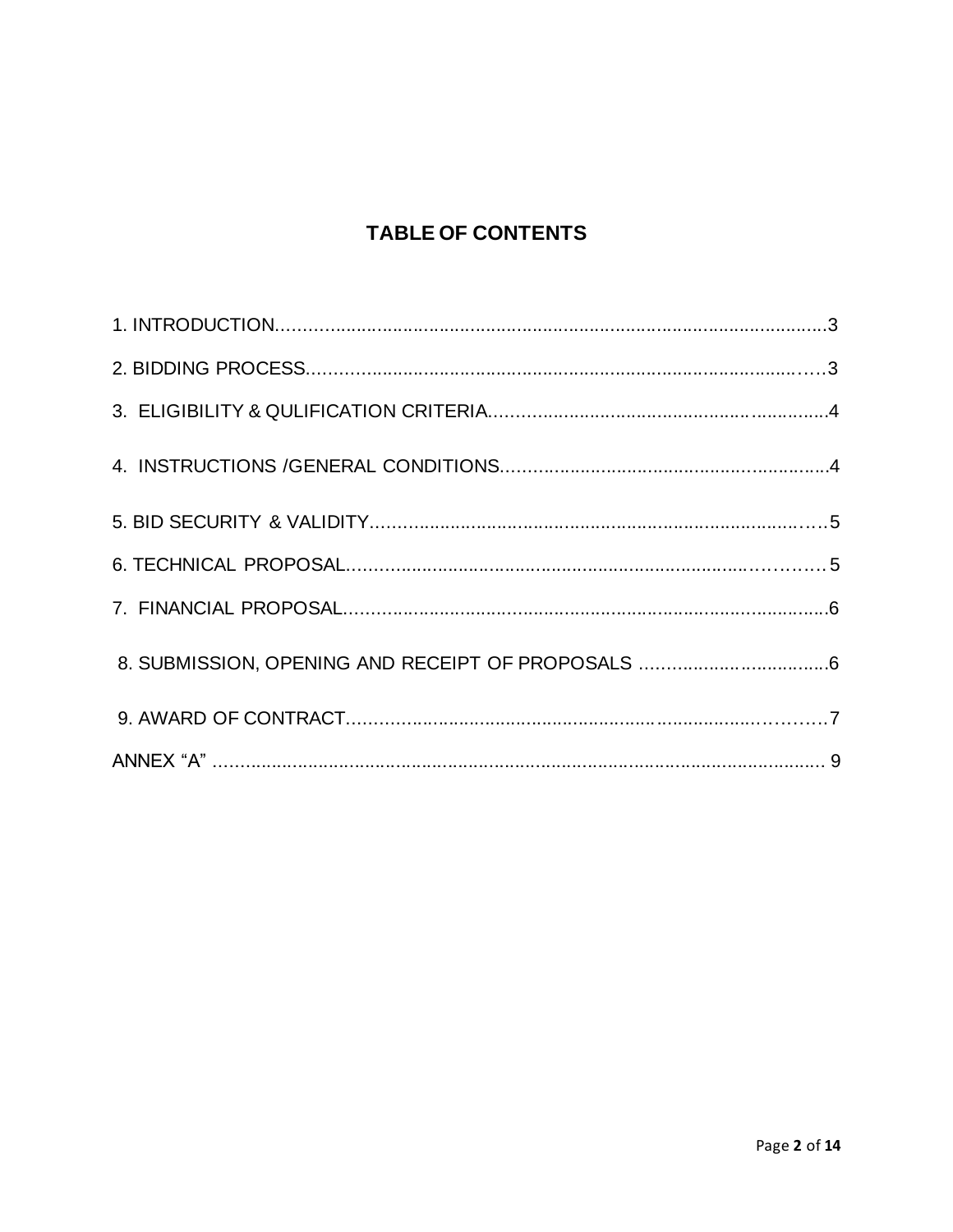# **1. INTRODUCTION**

The Punjab Employee's Social Security Institution (PESSI) is an Autonomous Body of Punjab Govt. established under Punjab Employee's Social Security Ordinance 1965 and working under the administrative control of Labour & HR Department, Government of Punjab having its Head Office at Lahore and Directorates/Sub-Offices/CMSD/Hospitals all over the Punjab.

The Institution is intended to appoint an External Auditor (Chartered Accountant) for audit of its Annual Accounts for the F. Y. 2014-15 to 2020-21 as required under the provisions of Ordinance ibid. For this purpose the Institution invites sealed bids from Chartered Accountant Firms, registered with Federal Board of Revenue (FBR) for Income Tax and Punjab Revenue Authority for Tax on Services, for appointment as External Auditors for Audit of PESSI's accounts as per scope of work detailed under terms of reference (TORs).

## **2. BIDDING PROCESS**

- a. A Chartered Accountant Firm will be selected after an open, competitive and transparent bidding process in accordance with Punjab Procurement Rules, 2014.
- b. A Single Stage, Two Envelopes procedure shall be opted as per Rule 38 (2)(a) of PPRA Rules, 2014.
- c. The bid shall comprise of a single package containing two separate proposals i.e Technical and Financial Proposal.
- d. The proposals shall be marked as "FINANCIAL PROPOSAL" and "TECHNICAL PROPOSAL" in bold and legible letters to avoid confusion. The Technical Proposal will be opened on the date and time mentioned in the tender document in the presence of representatives of Prospective Bidders (if any), and Financial Bids will be opened after completion of Technical Evaluation, for which date & time will be communicate separately.
- e. Bid Security equivalent to five percent (05%) of estimated cost in the shape of Bank Guarantee / CDR in the name of 'Commissioner, Punjab Social Security', shall be submitted with Technical Proposal.
- f. The prospective Bidder will be entitled to download or receive detailed bidding documents/information package from PESSI/PPRA websites and also from Institution's Head Office, Lahore respectively.
- g. No financial instrument for bid security or mode of payment for bidding documents shall be acceptable other than as specified in clause (e).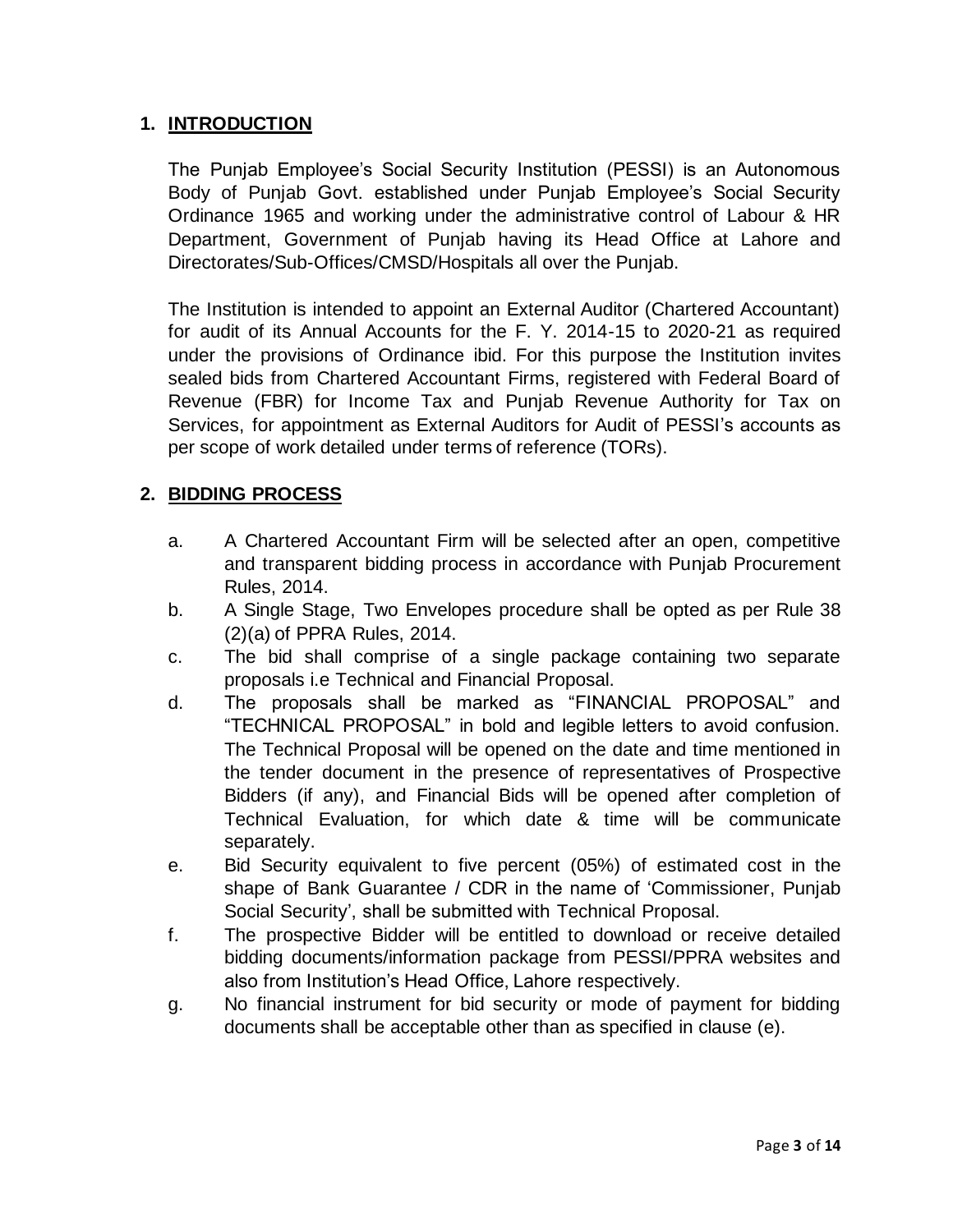# **3. ELIGIBILITY & QULIFICATION CRITERIA**

Bidders must comply with the following clauses:

- a. The Bidder must be a Chartered Accountant Firm.
- b. Bidders shall submit copy of Form-C issued by Registrar of Firms.
- c. The Bidder must be registered with FBR for the purposes of Sales Tax and Income Tax and must be an Active Taxpayer (verifiable through ATL) on the date of bid submission as well as throughout the period of appointment in compliance of the Eligible Bidders (Tax Compliance)
- d. Firm should be registered with ICAP along with valid license of practice and should have active membership.
- e. Firm should have satisfactory QCR rating as per latest list issued by ICAP.
- f. Firm should have Audit Oversight Board registration.
- g. The Bidder shall provide an undertaking on stamp paper of Rs. 100 duly attested by the Oath Commissioner that the Bidder has not been blacklisted by any Government/Semi-Government institutions. (date of affidavit shall be between tender notice & last date of submission of bids).
- h. Chartered Accountant Firm should have an office in Lahore.
- i. PESSI shall not entertain incomplete or partial bids.
- j. Firms providing any other legal / consultancy service (s) to PESSI are not eligible to participate in this bidding process to avoid conflict of interest.

# 4. **INSTRUCTIONS /GENERAL CONDITIONS**

- a. The bidder will be selected after an open, competitive and transparent bidding process in view of Clause 23 of PPRA Rules, 2014.
- b. Proposals shall be submitted in English language.
- c. All prices mentioned in the Financial Proposal shall be in Pak Rupees (PKR).
- d. Each page of the Technical and Financial Proposal shall be signed by an authorized representative of the Bidder. The representative's authorization shall be confirmed by letter of authorization on the official letter head of the firm duly signed by local partner accompanying the proposal.
- e. All clarifications will be communicated to the registered Bidders through email and shall be uploaded on the PESSI website.
- f. PESSI may reject all bids or proposals at any time prior to the acceptance of a bid or proposal, as per Rule 35 of the PPRA Rules, 2014.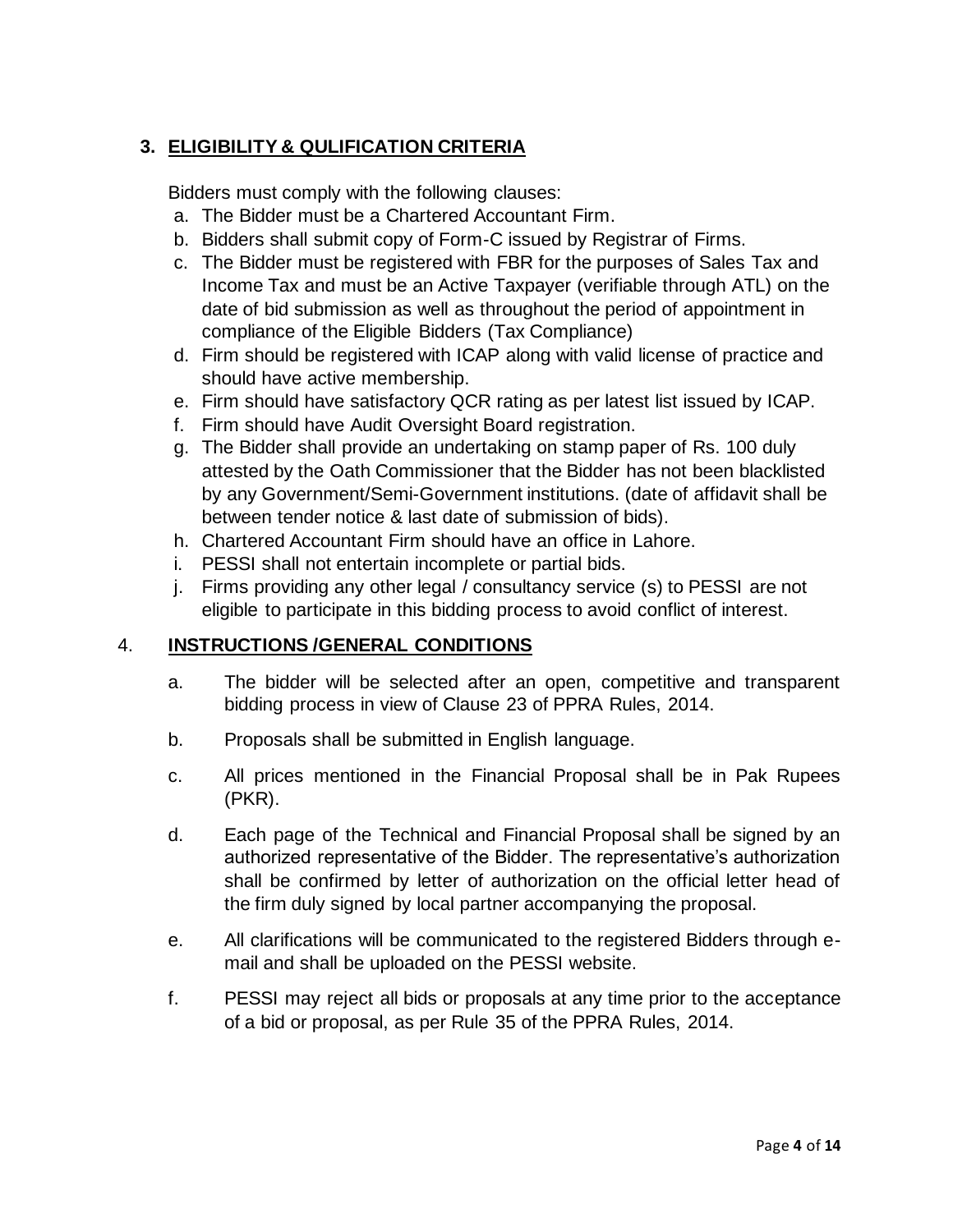# 5. **BID SECURITY & VALIDITY**

- a. A bid security in the form of Bank Guarantee / CDR, in the name of "Commissioner, Punjab Social Security", equivalent to five percent (05%) of estimated cost must be attached with Technical Proposal otherwise proposal shall be returned and bid will be rejected.
- b. Bid security other than specified at clause 2(a) shall not be entertained and accepted. PESSI shall return such bids to respective bidders.
- c. Bid Security of technically dis-qualified & unsuccessful Bidder (s) will be released after ten (10) days of the signing of the contract with the successful Bidder.
- d. Bid Validity: The proposals shall remain valid for period of 120 days from the date of opening of Technical bids.
- e. Bid security of the Bidder shall be forfeited in case it is determined that the Bidder, directly or through an agent, participated or competed in this tender or secured the contract, by any means of corrupt, fraudulent, collusive or coercive practices.

## 6. **TECHNICAL PROPOSAL**

Technical Proposals shall be in compliance with the requirements laid down in this bidding document. The Technical Proposal shall be clearly marked with the following: - "TECHNICAL PROPOSAL" The technical proposal shall include;

- i) A covering letter/certificate **(Annex-A)** must be attached from the head of the Firm or an authorized representative of the applicant entailing the objectives and the executive summary.
- ii) Complete profile of the firm with relevant details of clients.
- iii) Qualification and experience of relevant human resource.
- iv) All the information/documentary evidences required for eligibility & qualification.
- v) Compliance against each clause and sub-clause of BIDDING DOCUMENT and TOR must be attached.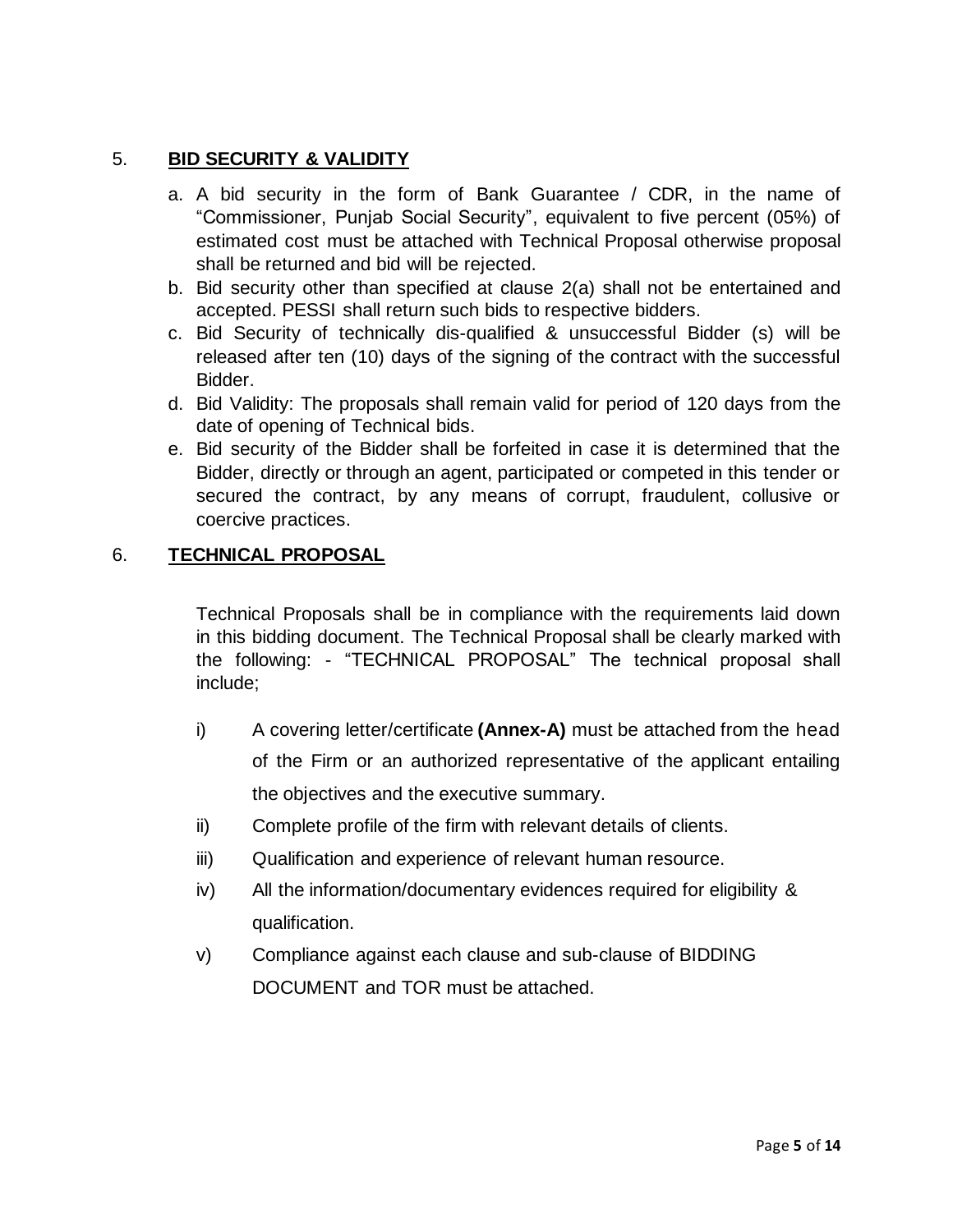# 7. **FINANCIAL PROPOSAL**

The bidder shall submit Financial Proposals specified in the bidding document. Envelop shall be clearly marked with "FINANCIAL PROPOSAL" The Financial Proposal shall include the following:

Audit Fee including Services Sale tax (Punjab), provided that;

a) No separate Out of Pocket Expenses will show in the bid.

- b) The proposal must remain valid for a period of 120 days after the bid opening date.
- c) All chargeable Taxes (Federal as well as provincial) will be deducted at the time of the payment as per relevant government rules and regulations.
- d) All payments will be subject to the active taxpayer status of the appointed auditor at the time of release of payment. If appointed auditor's status is not active on ATL (Sales Tax); no payment shall be made till their status becomes active on ATL (Sales Tax) of FBR.
- e) The Successful bidder shall pay all such taxes, Stamp duty or other duties, fees and other impositions levied under the applicable law, the amount of which is deemed to have been included in the financial bid.
- f) Bidder shall mention the amount in Financial Proposal, which shall be inclusive of all applicable taxes, levies, duties and fees as per prevailing laws.
- g) Any increase or decrease in rate of sales tax (only) applicable at the time of payment, shall be further added or adjusted, as the case may be, in total contract price.

# 8. **SUBMISSION, OPENING AND RECEIPT OF PROPOSALS**

- I) The original proposal (Technical and Financial Proposal) shall be prepared without any interlineations or overwriting.
- II) One hard copy of proposal shall be submitted.
- III) The proposals shall be marked separately as "Technical Proposal" and the "Financial Proposal" in bold and legible letters to avoid confusion.
- IV) Technical and Financial proposals must be delivered at the address given below on or before 11:00 Hrs. (PST), 20<sup>th</sup> May 2022. The Commissioner, Punjab Social Security Head Office, 3-A, Gulberg-V, Jail Road, Lahore.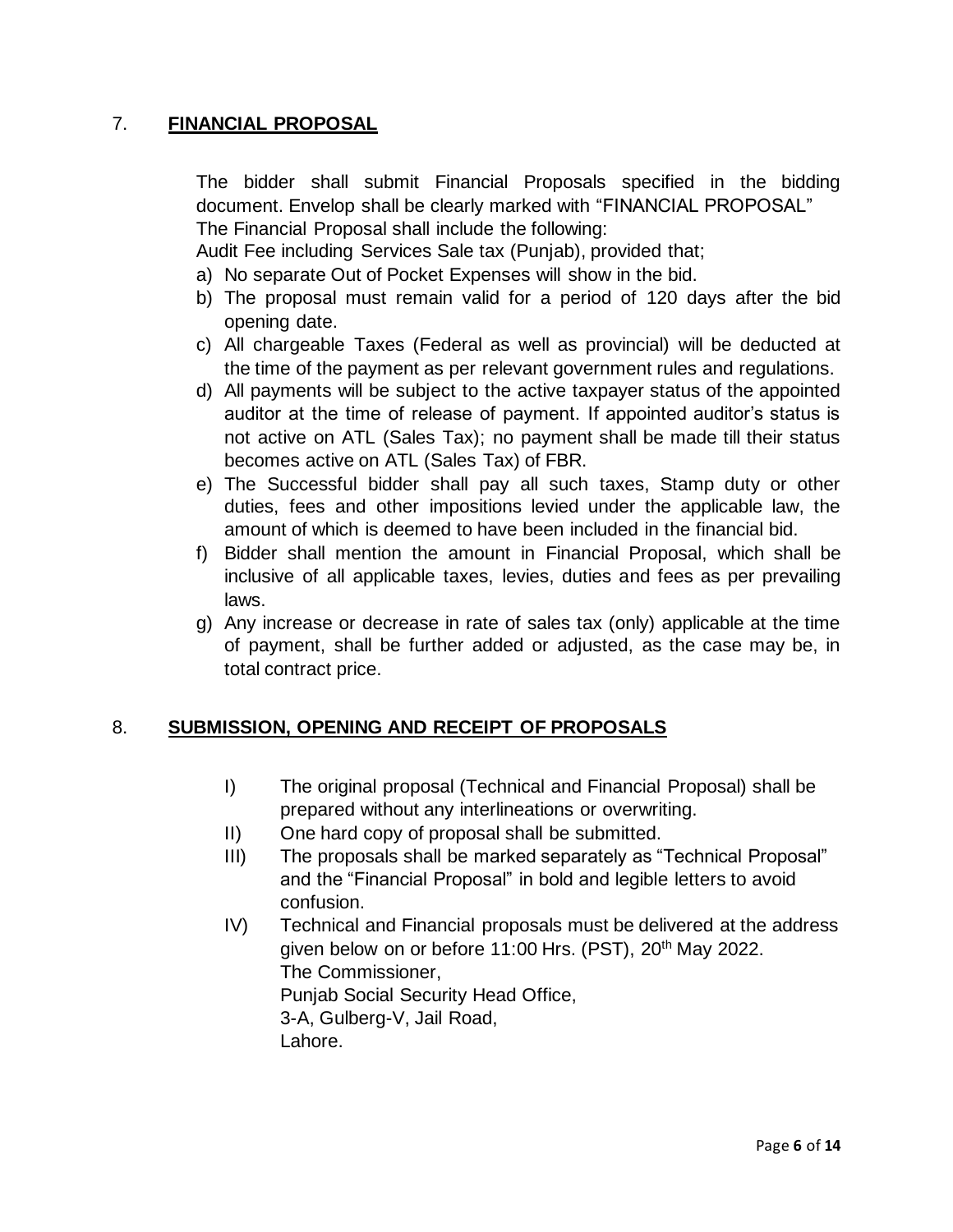- V) Technical Bids shall be opened on the same day i.e. 1130 Hrs.  $(PST)$ ,  $20<sup>th</sup>$  May 2022, in presence of all the applicants who choose to be present.
- VI) The evaluation of Technical Proposals will be carried out and the results of the evaluation will be communicated to all the applicants.
- VII) Financial Proposals of the technically qualified bidders will be opened at the given date & time separately.

# 9. **AWARD OF CONTRACT**

- A) The technically qualified bidder with the lowest bid, if not in conflict with any law, rules, regulations or policy of the Federal Government shall be awarded the contract, within the original or extended period of bid validity.
- B) A letter of Intent (LoI) will be issued to the technically qualified & financially lowest Bidder who shall submit Letter of Acceptance and 7% of the amount of Financial Bid as Performance Guarantee in shape of CDR within period provided in letter of Intent.
- C) After submission of the Letter of Acceptance it is expected that the contract will be signed within minimum possible time, failing which PESSI may proceed accordingly.
- D) The term of the contract shall be for 10 months.

#### 10. **PAYMENT TERMS**

- a) 100% Payment shall be made on submission of Final Signed Reports to PESSI.
- b) Payment shall be processed on receipt of original commercial / GST invoice.
- c) the amount of Performance Guarantee will be refunded after three months of satisfactory completion of the work as per terms & condition of Tender/Contract.

#### 11. **PENALITY**

- a) Firm will have to complete and audit assignment within 10 months for Annual Audit of all period of audit mentioned in the Tender/contract. The period will be counted from deputation of Audit team till initialed report date.
- b) In case of delay (excluding any delay on part of PESSI in providing the information/documents) in completing the assignment beyond stipulated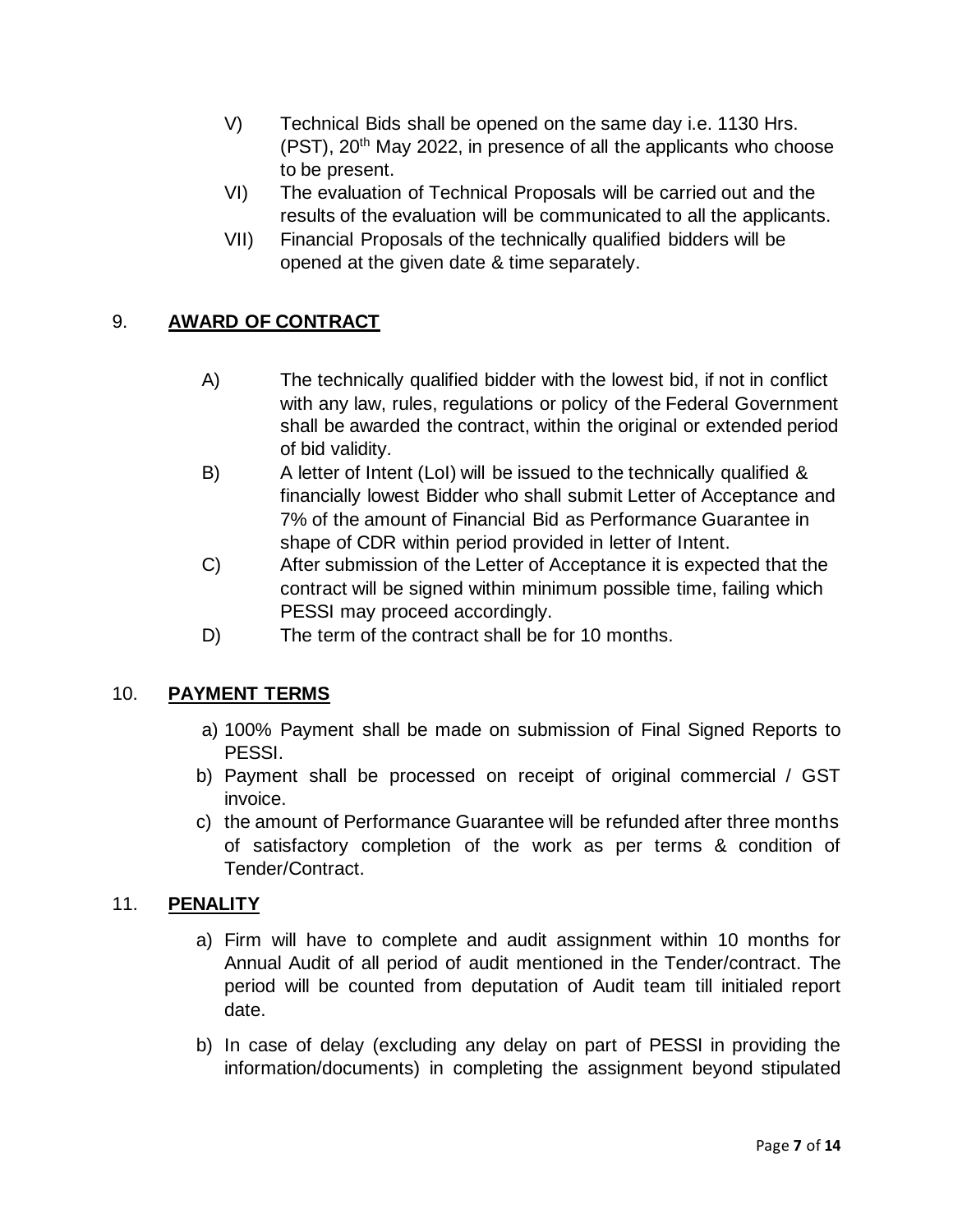period, an LD at the rate of 1% per week. Penalty(s) shall be deducted from the invoice/payment submitted by the appointed auditor.

c) Delay due to reasons beyond the control of bidder (Force Majeure) will not be considered as delay on the part of appointed auditor.

# **TERMS OF REFERENCE (TOR's)**

# **Scope of Work**

- 1- Audit of the annual financial statements of the PESSI separately for the seven years mentioned in the Tender Form & Contract agreement.
- 2- Audit of the annual financial statements of the PESSI and books of accounts of HO & all Directorates/Hospitals/CMSD/Sub Office located in the Punjab.
- 3- Any adjusting entries required to be made and modification of already prepared final accounts as per relevant Rules & Regulations (if any).
- 4- Any other matter in compliance of SECP Rules & Regulations.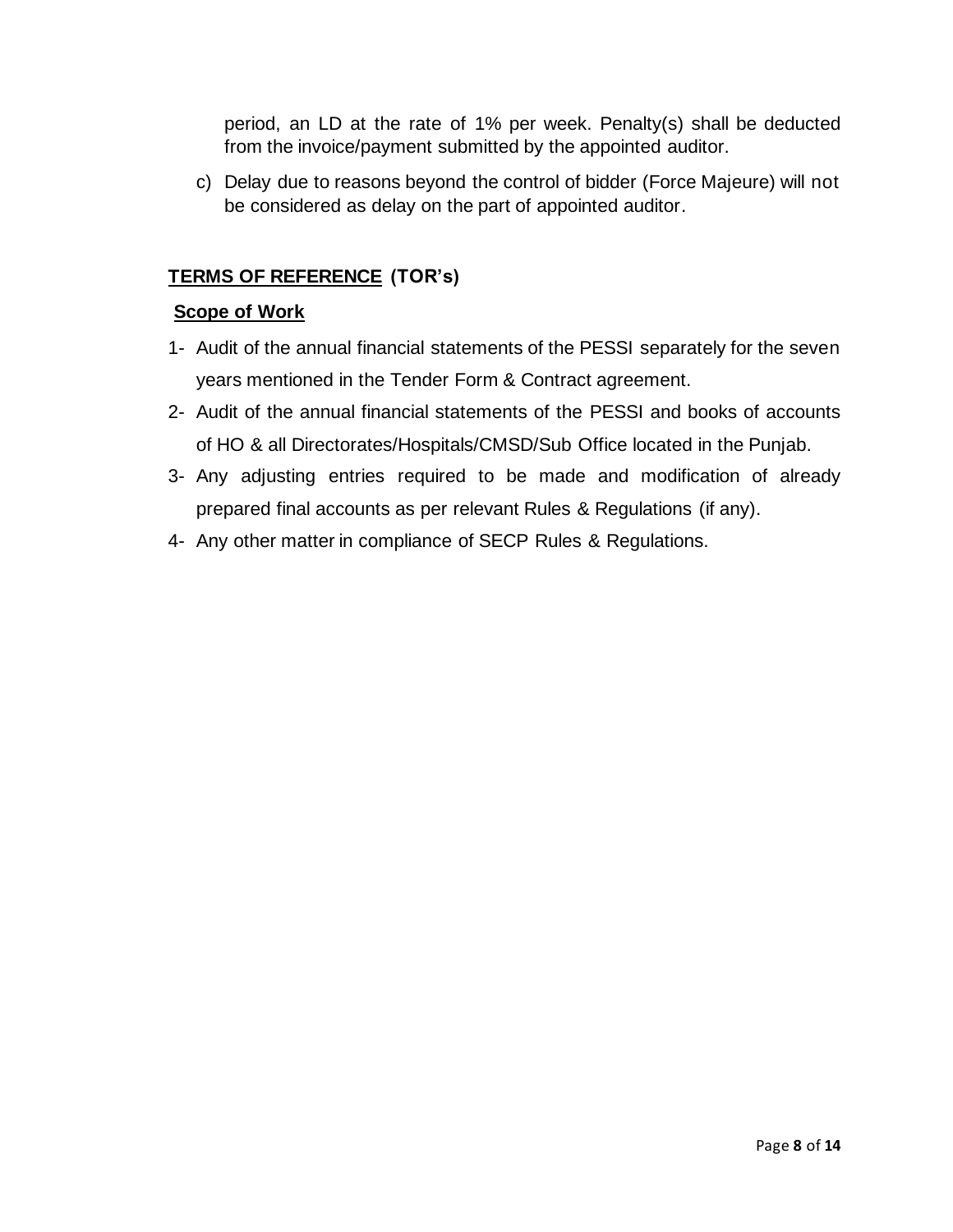#### **CERTIFICATE**

**Annex "A"** 

Date:................................

To,

The Director (Finance), Punjab Social Security Head Office, 3-A, Gulberg-V, Jail Road, Lahore.

Dear Sir,

- 1. I/we, the undersigned, being duly authorized to represent and act on behalf of ................................... (hereinafter "the Applicant") have reviewed and fully understood all the clauses of BIDDING DOCUMENT provided by PESSI.
- 2. PESSI and its authorized representatives (Director, Finance) are hereby authorized to conduct any inquiries or investigations to verify the statements, documents, and information submitted in connection with this application, and to seek clarification from our bankers and clients regarding any financial and technical aspects. This Letter of Application will also serve as authorization to any individual or authorized representative of any institution referred to in the supporting information, to provide such information deemed necessary and requested by yourselves or the authorized representative to verify statements and information provided in this application, or with regard to the resources, experience, and competence of the Applicant.
- 3. PESSI and its authorized representatives (Director, Finance) may contact the following persons for further information, including General and Managerial Inquiries, Personnel Inquiries, Technical Inquiries, Financial Inquiries, if and when needed.

| Date: <u>_________________________Official Seal:</u> _________________________________ |  |
|----------------------------------------------------------------------------------------|--|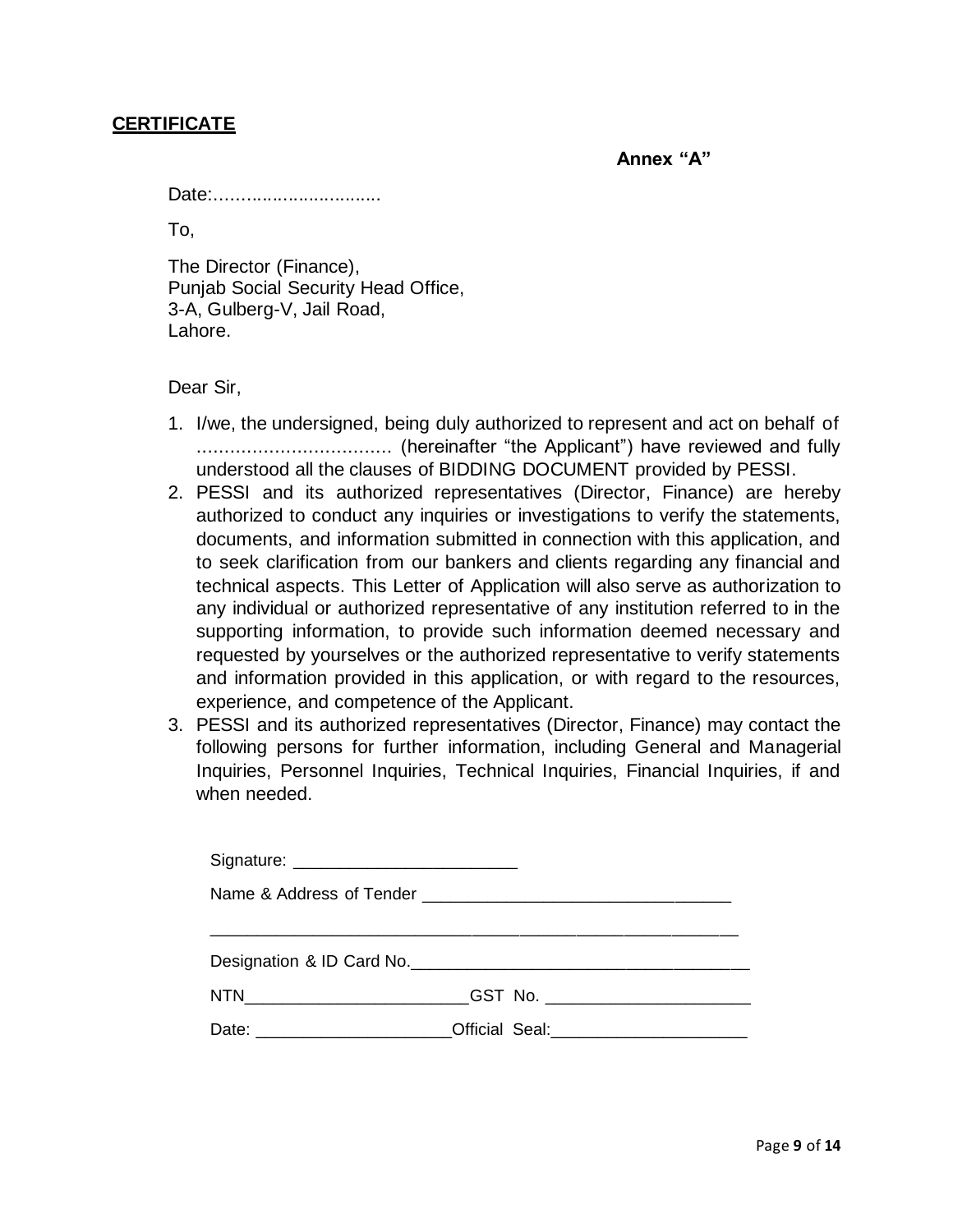#### i) **WITNESS**

| Signature: Signature:          |       |  |  |  |
|--------------------------------|-------|--|--|--|
|                                |       |  |  |  |
| <b>Full Address Example 20</b> |       |  |  |  |
| I.D. Card No: _____________    | Date: |  |  |  |

#### ii) **WITNESS**

| I.D. Card No: | Date: |  |  |  |
|---------------|-------|--|--|--|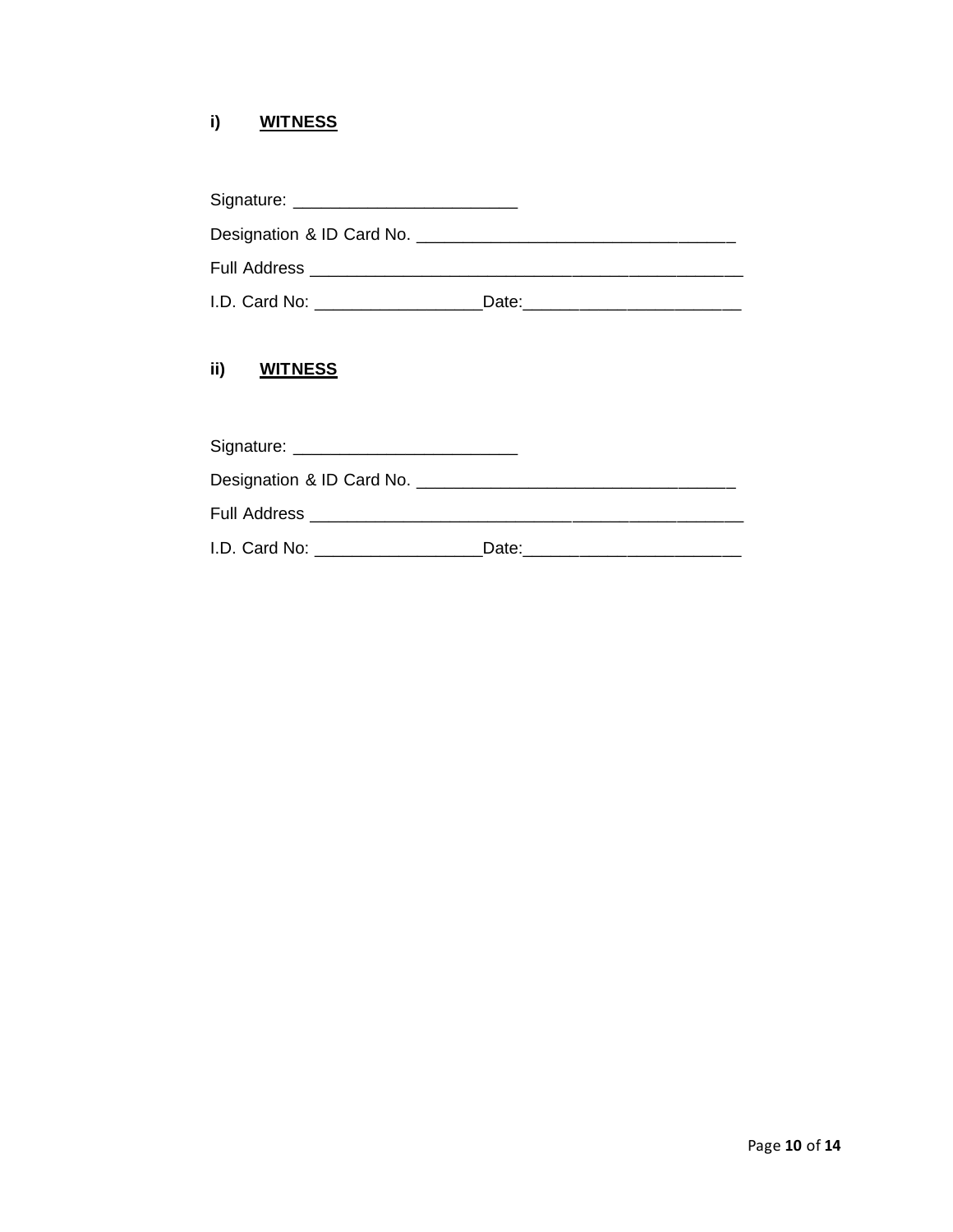#### **FINANCIAL BID – ENVELOPE-2**

#### **NAME OF CONTRACT:**

Contract for provision of Services of Chartered Accountant Firm for the Audit of accounts of PESSI, Head Office at Lahore and all Hospitals / CMSD / Directorates in Punjab for the Financial Years from 2014-15 To 2020-2021.

| SR.NO. | DETAIL OF SERVICES | <b>RATE (IN DIGIT / WORDS)</b> |
|--------|--------------------|--------------------------------|
| 1.     |                    |                                |
|        |                    |                                |
| 2.     |                    |                                |
|        |                    |                                |

**Note:** The offer should be up to thousand.

Signature of the Bidder with seal

Address \_\_\_\_\_\_\_\_\_\_\_\_\_\_\_\_\_\_\_\_\_\_\_\_\_\_\_\_\_

 $\frac{1}{2}$  ,  $\frac{1}{2}$  ,  $\frac{1}{2}$  ,  $\frac{1}{2}$  ,  $\frac{1}{2}$  ,  $\frac{1}{2}$  ,  $\frac{1}{2}$  ,  $\frac{1}{2}$  ,  $\frac{1}{2}$  ,  $\frac{1}{2}$  ,  $\frac{1}{2}$  ,  $\frac{1}{2}$  ,  $\frac{1}{2}$  ,  $\frac{1}{2}$  ,  $\frac{1}{2}$  ,  $\frac{1}{2}$  ,  $\frac{1}{2}$  ,  $\frac{1}{2}$  ,  $\frac{1$ 

\_\_\_\_\_\_\_\_\_\_\_\_\_\_\_\_\_\_\_\_\_\_\_\_\_\_\_\_\_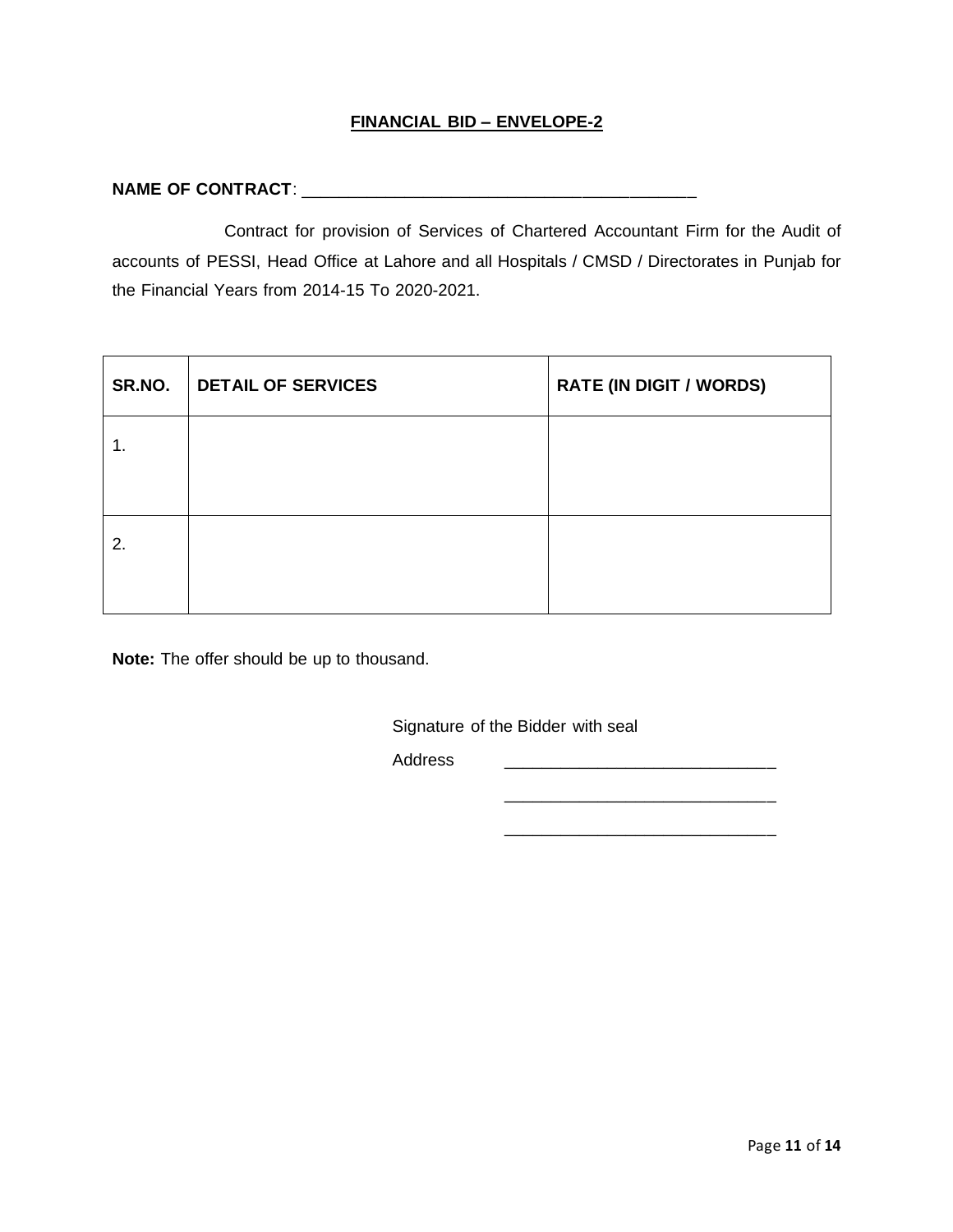# **EVALUATION CRITERIA**

# **PART-I:**

# **KNOCK DOWN CRITERIA - (COMMERCIAL EVALUATION)**

# **(All evaluation parameters defined below are mandatory for compliance)**

| Sr.No | <b>Evaluation Parameters</b>                                                                                                                                                                                                                                                                                                                                                                                         | Yes/No                                                              |
|-------|----------------------------------------------------------------------------------------------------------------------------------------------------------------------------------------------------------------------------------------------------------------------------------------------------------------------------------------------------------------------------------------------------------------------|---------------------------------------------------------------------|
| 1.    | Active Tax Payer (NTN & GST)                                                                                                                                                                                                                                                                                                                                                                                         |                                                                     |
| 2.    | 5% of total estimated price of the quoted item in shape of<br>preferably Bank Guarantee or CDR in<br>favor<br>0f<br><b>Commissioner PESSI.</b>                                                                                                                                                                                                                                                                       |                                                                     |
| 3.    | The Bidder/ Manufacturer shall submit an affidavit on judicial<br>stamp paper of Rs. 500/- submitting following clauses: I)<br>that maintenance of equipment and replacement of<br>defective parts under warranty shall be done, II) that their<br>firm has not been blacklisted in Last three (03) years on any<br>ground by any Government (Federal, Provincial), a local<br>body or a public sector organization. |                                                                     |
| 4.    | Original receipt for purchase of tender (F-6)                                                                                                                                                                                                                                                                                                                                                                        |                                                                     |
| 5.    | Complete Package/Tender (optional items must be quoted)                                                                                                                                                                                                                                                                                                                                                              |                                                                     |
| 6.    | Bid Validity 120 Days                                                                                                                                                                                                                                                                                                                                                                                                |                                                                     |
| 7.    | <b>Delivery Period</b>                                                                                                                                                                                                                                                                                                                                                                                               |                                                                     |
|       | Remarks:                                                                                                                                                                                                                                                                                                                                                                                                             | (Eligible/Not<br>Eligible for further<br>evaluations of<br>PART-II) |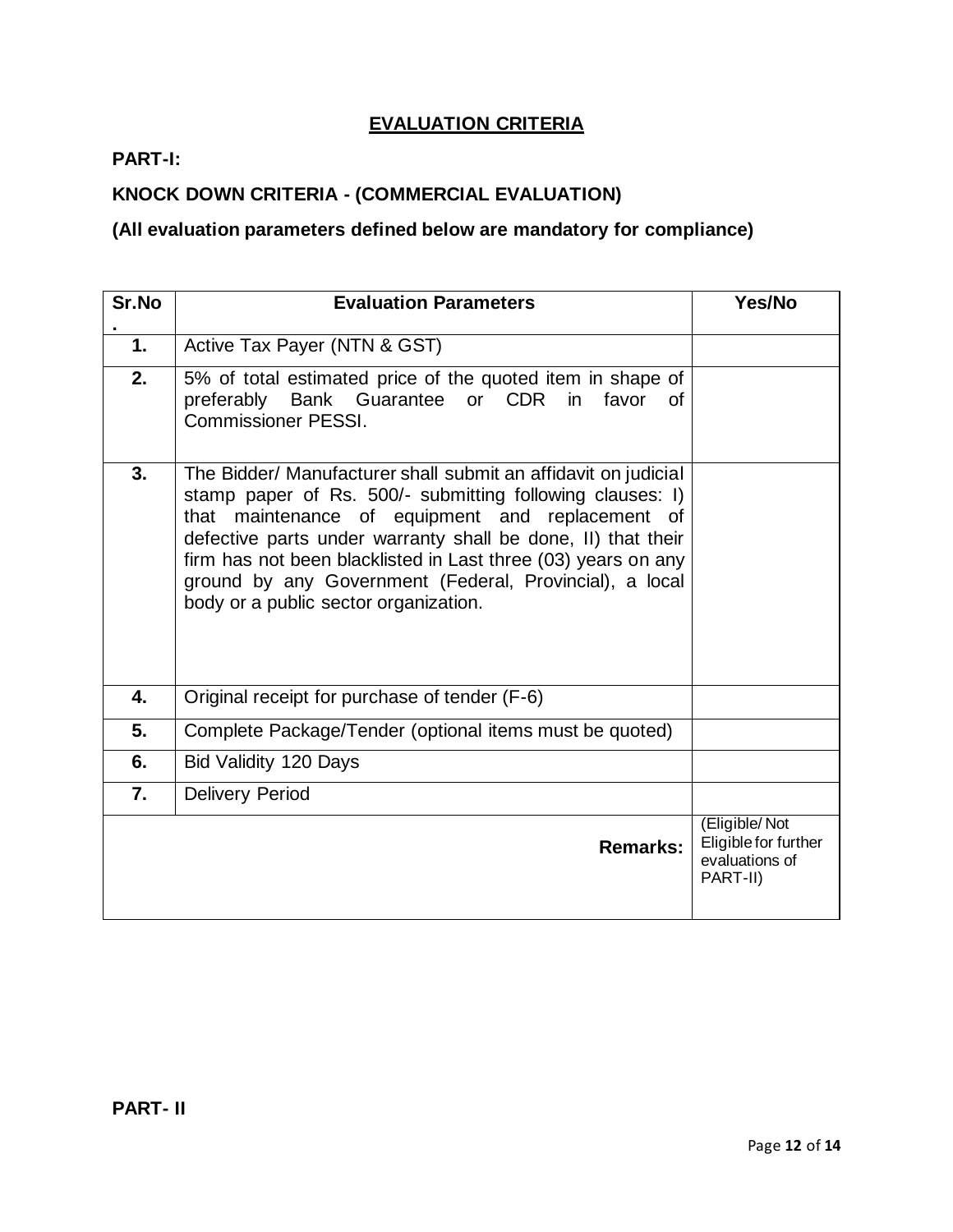# **KNOCK DOWN CRITERIA - (VENDOR EVALUATION)**

# **(All evaluation parameters defined below are mandatory for compliance.)**

| Sr. No. | <b>Evaluation Parameters</b>                                                                                                                                                                                                                                                                         | Yes/No |
|---------|------------------------------------------------------------------------------------------------------------------------------------------------------------------------------------------------------------------------------------------------------------------------------------------------------|--------|
| a.      | The Bidder must be a Chartered Accountant Firm.                                                                                                                                                                                                                                                      |        |
| b.      | Bidders shall submit copy of Form-C issued by Registrar of<br>Firms.                                                                                                                                                                                                                                 |        |
| c.      | The Bidder must be registered with FBR for the purposes of<br>Sales Tax and Income Tax and must be an Active Taxpayer<br>(verifiable through ATL) on the date of bid submission as<br>well as throughout the period of appointment in compliance<br>of the Eligible Bidders (Tax Compliance)         |        |
| d.      | Firm should be registered with ICAP along with valid license<br>of practice and should have active membership.                                                                                                                                                                                       |        |
| е.      | Firm should have satisfactory QCR rating as per latest list<br>issued by ICAP.                                                                                                                                                                                                                       |        |
| f.      | Firm should have Audit Oversight Board registration.                                                                                                                                                                                                                                                 |        |
| g.      | The Bidder shall provide an undertaking on stamp paper of<br>Rs. 100 duly attested by the Oath Commissioner that the<br>Bidder has not been blacklisted by any Government/Semi-<br>Government institutions. (date of affidavit shall be between<br>tender notice & last date of submission of bids). |        |
| h.      | Chartered Accountant Firm should have an office in Lahore.                                                                                                                                                                                                                                           |        |
| i.      | PESSI shall not entertain incomplete or partial bids.                                                                                                                                                                                                                                                |        |
| j.      | Firms providing any other legal / consultancy service (s) to<br>PESSI are not eligible to participate in this bidding process<br>to avoid conflict of interest.                                                                                                                                      |        |